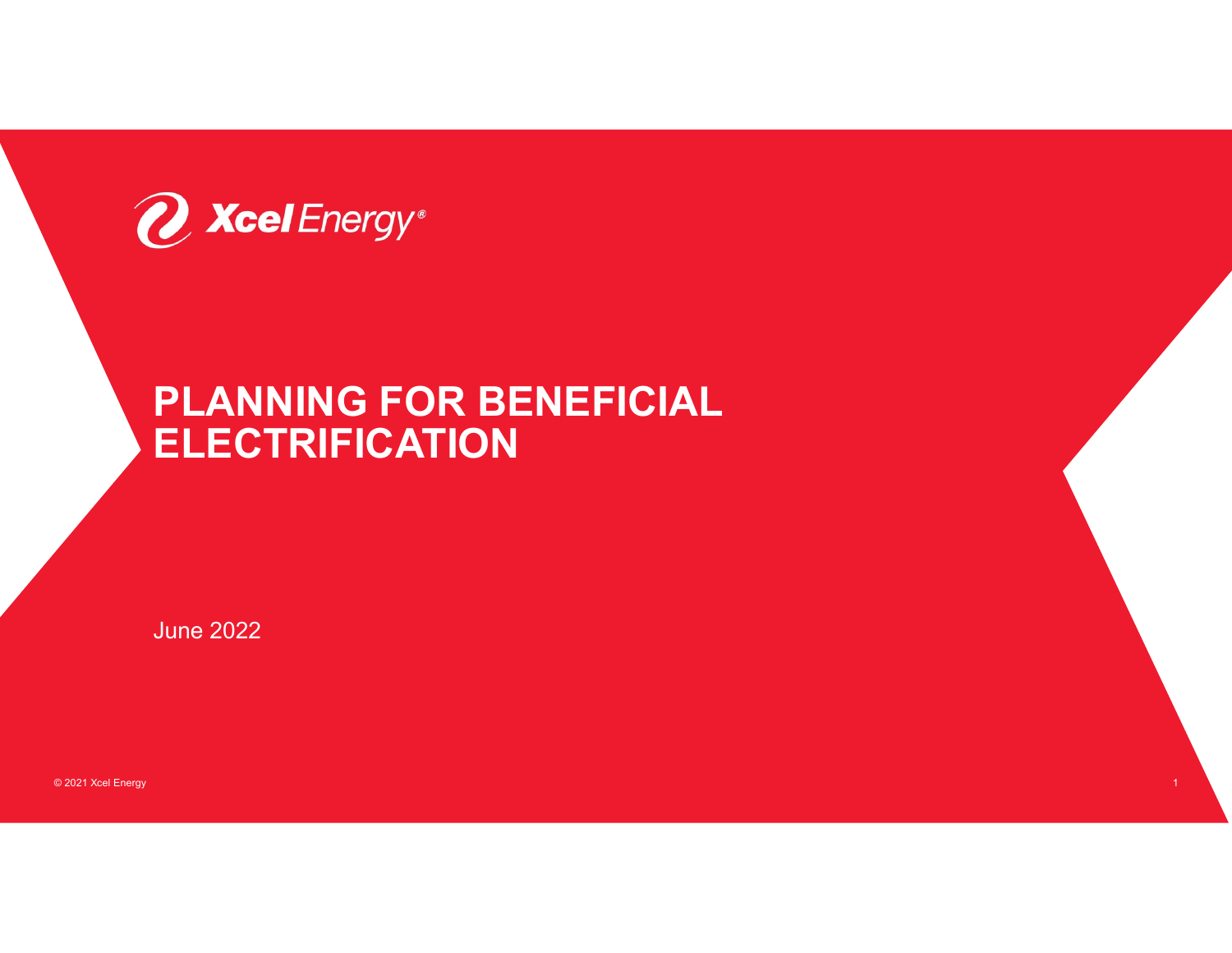# DISTRIBUTION SYSTEM PLANNING

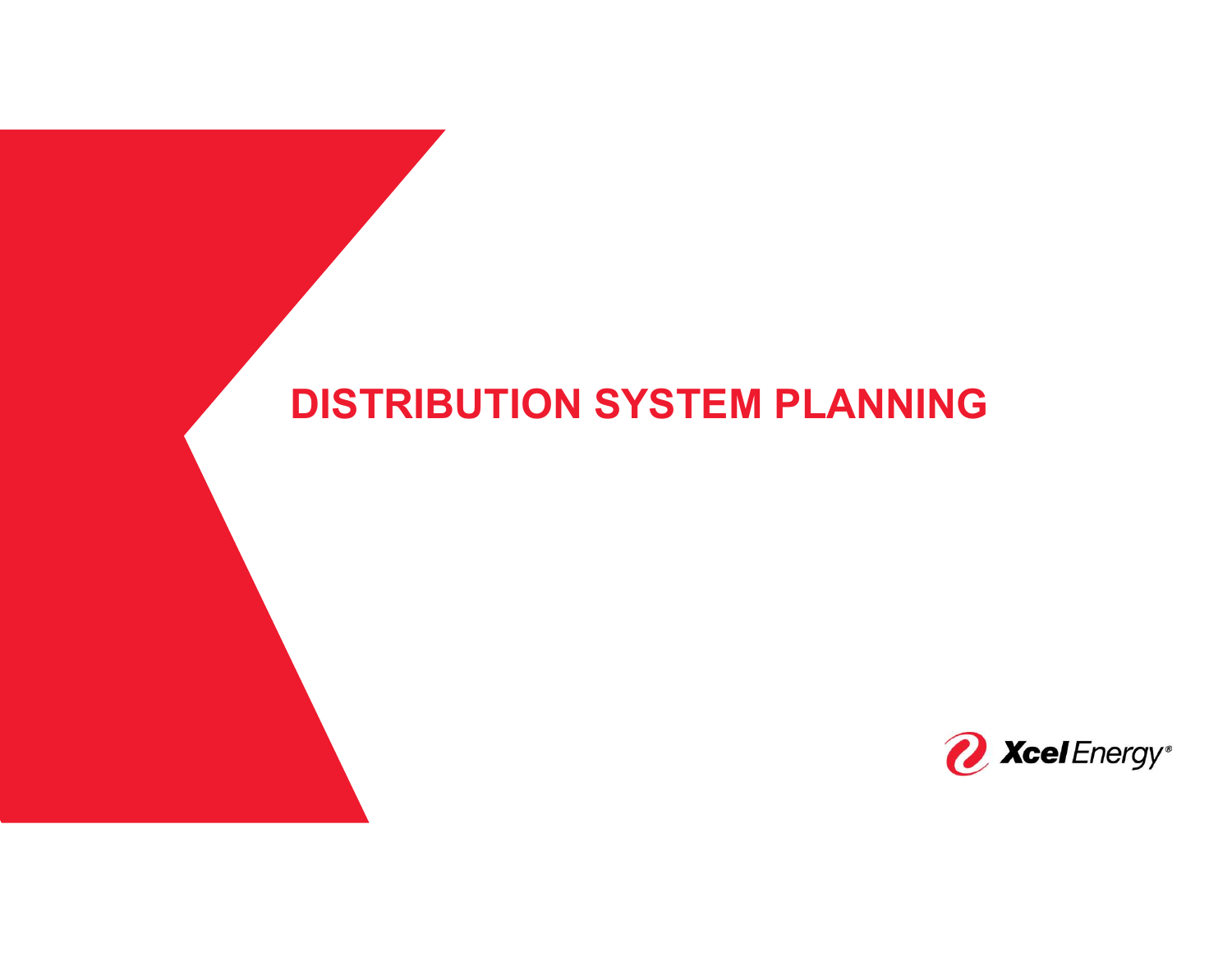

# Electric power system planning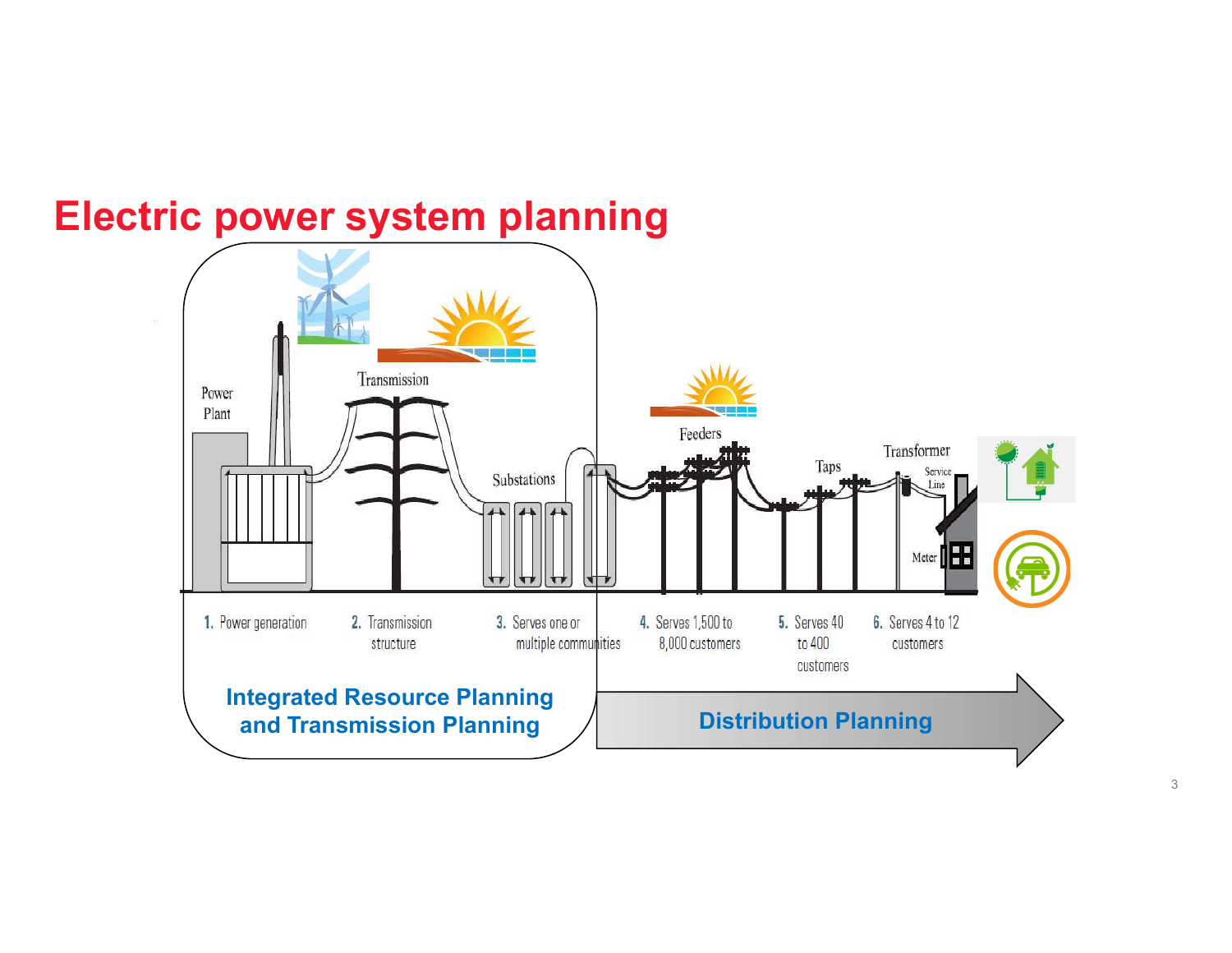## **Planning process overview**

### **System Peak Identification**

Planning performs an annual review of SCADA data to identify peak loads for all distribution feeder and substation transformers. This requires removing abnormal data (load transfers, DER, faults) as well as extrapolating for missing data to identify the true system peak.

### **Load Forecasting**

Distribution Planning conducts a 5-year load forecast for all distribution feeders and transformers. Forecasts include known load growth (applications, capacity checks, long-term development plans) and a fixed growth rate based on historic trends specific to that device.

### **System Risk Analysis**

Distribution Planning uses the forecasts to determine the amount of risk on the system. System risk is presented as N-0 (overloads during normal configuration) and N-1 (ability to supply load during contingencies). The severity of each risk is studied to develop the full system risk profile.

#### **Mitigation Evaluation**

Distribution Planning develops mitigations with order of magnitude estimates for all N-0 and most N-1 risks, depending on the level of risk. Mitigations undergo a cost-benefit analysis and a peer review to identify the least cost solution that satisfies long-term capacity needs.

### **Capital Project Development**

The approved project is refined, developed into a design memo and prioritized into the budget depending on the level of risk and the system need date. The budget is reviewed annually and if necessary, adjusted to reflect changing system risks.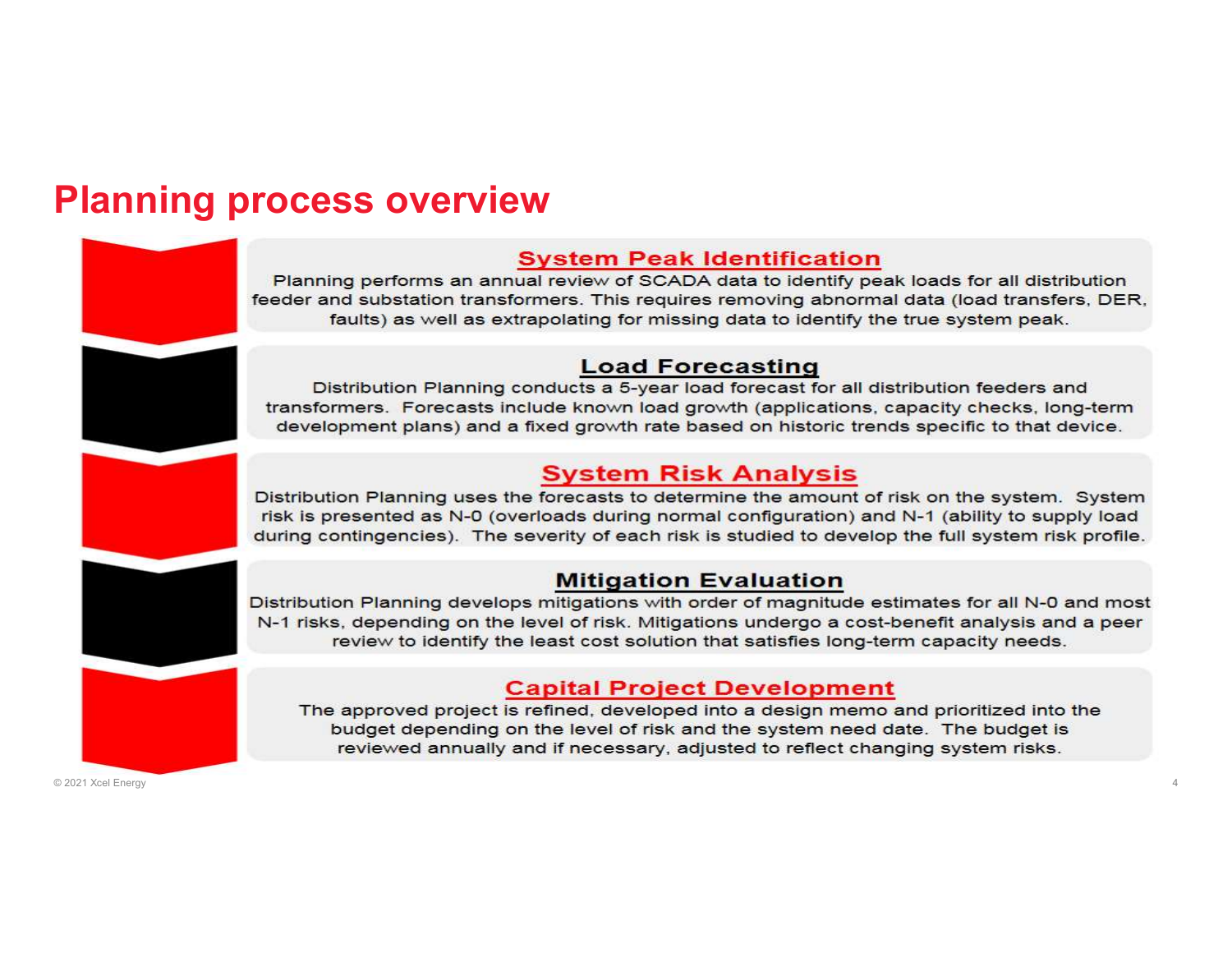## Distribution System Planning Evolution



1,2 Adapted from Integrated System Distribution System Planning: A Path Forward. GridLab. 2019. © 2021 Xcel Energy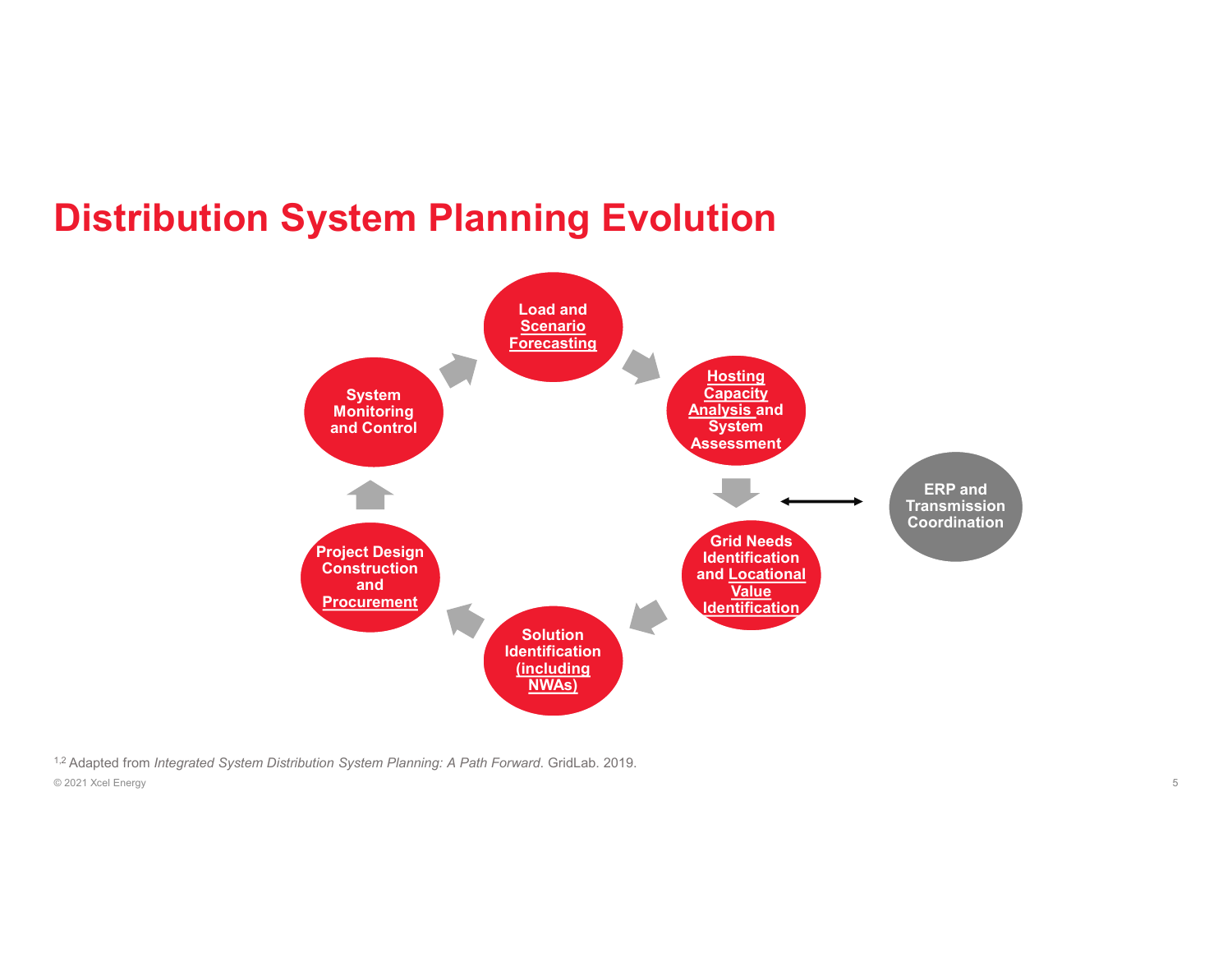# BENEFICIAL ELECTRIFICATION STUDIES AND PLANNING

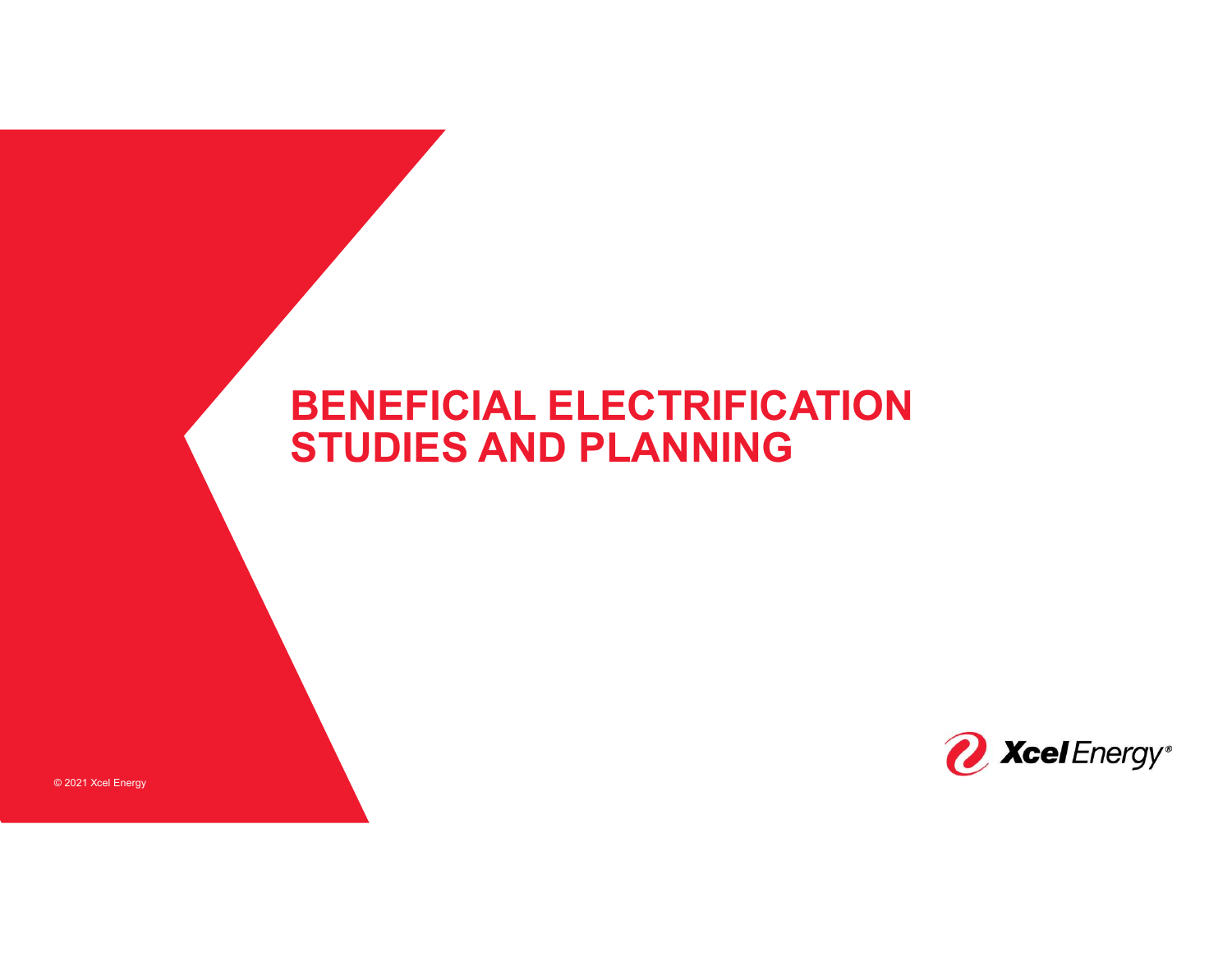# Grid readiness for building electrification

## Ongoing studies focus on two major portions of the distribution system

- **Grid readiness for building electrification**<br>
Ongoing studies focus on two major portions of the distribution system<br>
 Grid edge: The taps, laterals, service drops, and distribution service transformers that connect<br>
 M to the customer meter Grid readiness for building electrification<br>
Ongoing studies focus on two major portions of the distribution system<br>
• Grid edge: The taps, laterals, service drops, and distribution service transformers that connect<br>
to th
- protective devices

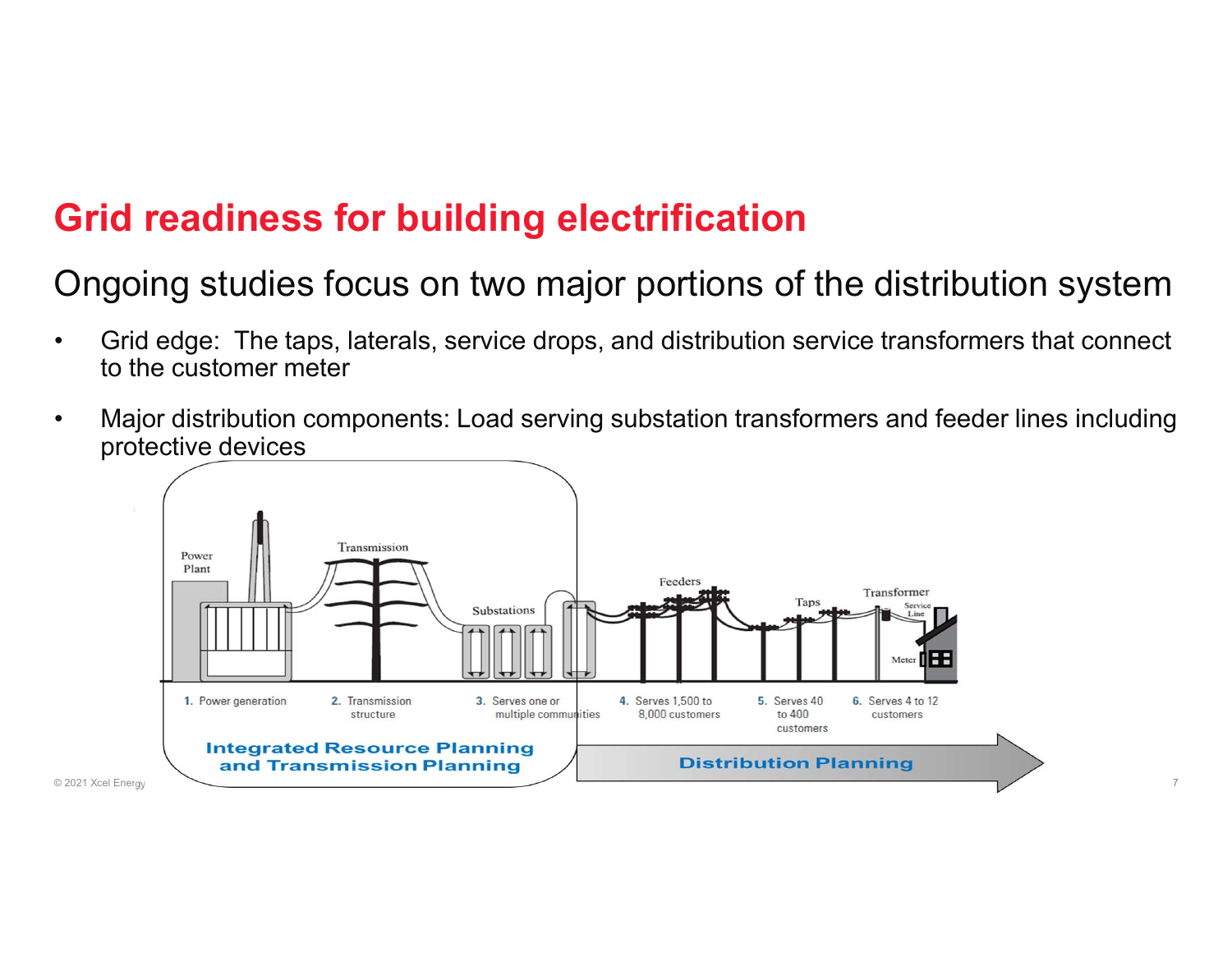# Electric Vehicle (EV) readiness for electrification: studies **lectric Vehicle (EV) readiness for electrification: stud**<br>Fid-edge study to determine impact to service laterals and transformers<br>• Completed prior to 2020, studied impact of EV penetration by zip code<br>• System adequacy a **lectric Vehicle (EV) readiness for electrification: stu-**<br>Fid-edge study to determine impact to service laterals and transformer<br>• Completed prior to 2020, studied impact of EV penetration by zip code<br>• System adequacy as **lectric Vehicle (EV) readiness for elect**<br>Fid-edge study to determine impact to service latera<br>• Completed prior to 2020, studied impact of EV penetration<br>• System adequacy assessment to identify required upgrade<br>• Adopti **lectric Vehicle (EV) readiness for electrification: studies**<br>Fid-edge study to determine impact to service laterals and transformers<br>• Completed prior to 2020, studied impact of EV penetration by zip code<br>• System adequac **lectric Vehicle (EV) readiness for electrification**<br>Fid-edge study to determine impact to service laterals and tra<br>• Completed prior to 2020, studied impact of EV penetration by zip code<br>• System adequacy assessment to id

Grid-edge study to determine impact to service laterals and transformers rid-edge study to determine impact to service laterals and transfor<br>• Completed prior to 2020, studied impact of EV penetration by zip code<br>• System adequacy assessment to identify required upgrades<br>• Adoption rates and lo

- 
- 
- 

### Distribution System Planning studies

- 
- 
- Gas to electric conversion studies
	-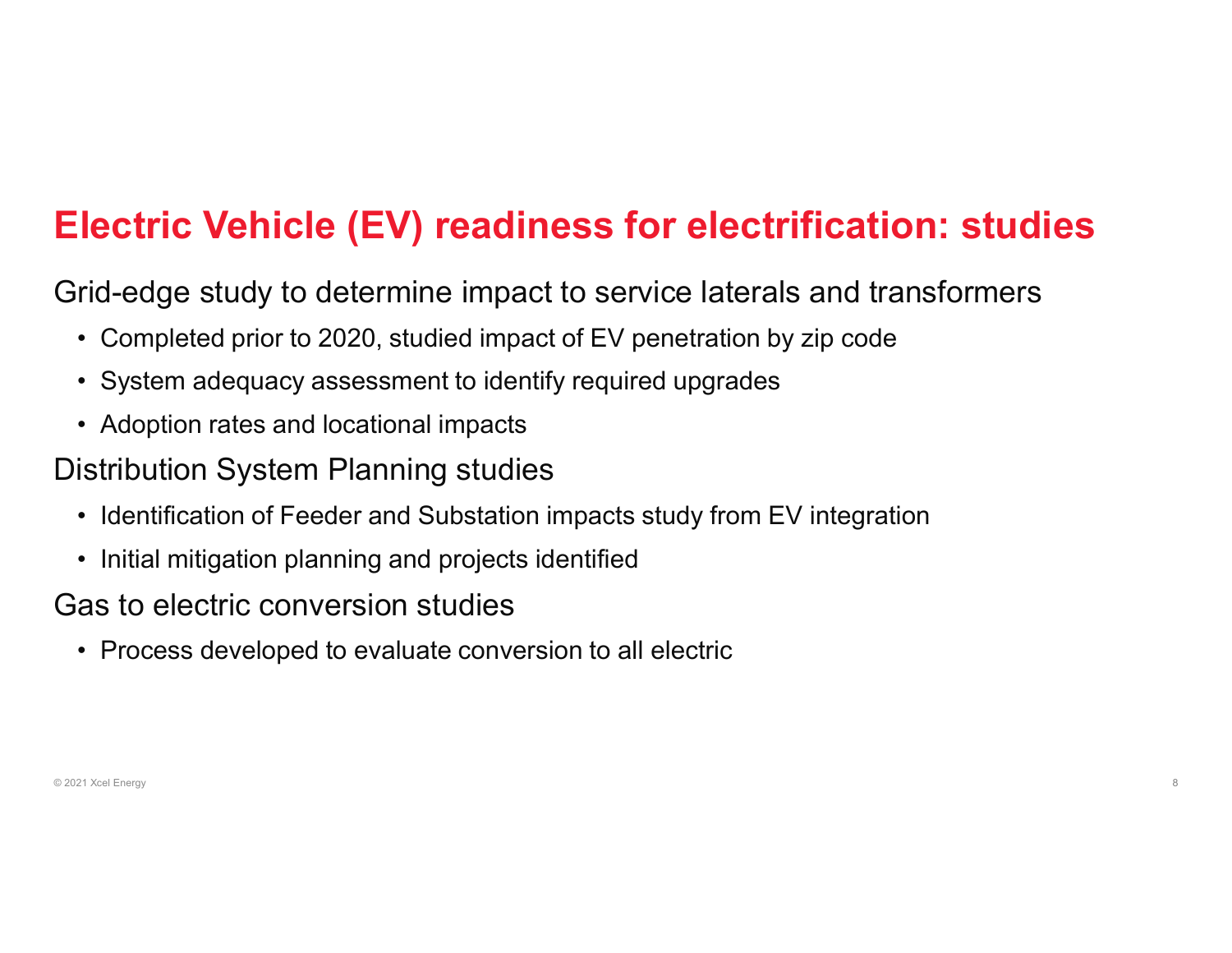# EV Study efforts

## NREL (National Renewable Energy Lab)

- Partnered on a Department of Energy (DOE) project related to high-level impacts of managed charging
- PSCo distribution system specific: Residential Resiliency and Managed Charging Project
	- o Examines impacts of residential charging at various adoption levels
	- o Develop, refine and advance managed control strategies
	- o More rigorous analysis than other company efforts
- Long term, working on more strategic partnerships with NREL, additional funding through DOE

### EPRI (Electric Power Research Institute)

- Participating in EPRI Electric Transportation research program: high growth corridor
- Participation system specific: Residential Resiliency and Managed Charging Project<br>
∴ PSCo distribution system specific: Residential charging at various adoption levels<br>
∴ Develop, refine and advance managed control strat **CUSTOMERS ON OUT SYSTEM** © 2021 Xcel Energy 9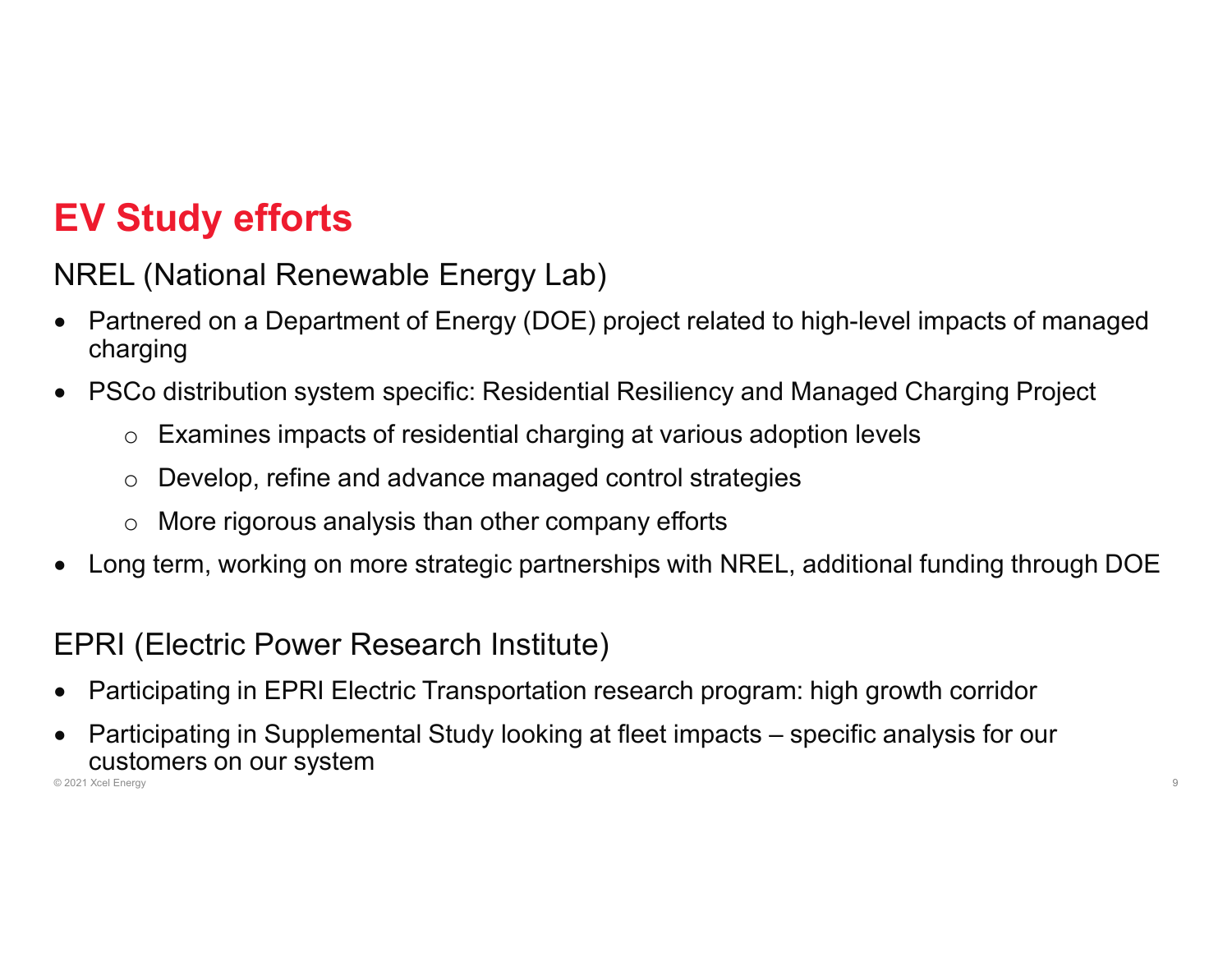# Heat pump study efforts

### NREL (National Renewable Energy Lab)

- Cold climate heat pump study
- 40 heat pumps, Front Range and Mountains, will be studied
- Learnings will help us help customers get the most energy savings from their heat pumps

### CEE (Center for Energy and Environment)

- Based in MN with lots of existing heat pump research completed
- Participating in a study just launching that studies cold climate heat pumps that have nonmatching indoor and outdoor components
- Knowledge will help us understand the energy savings impact and perhaps broaden the options for our customers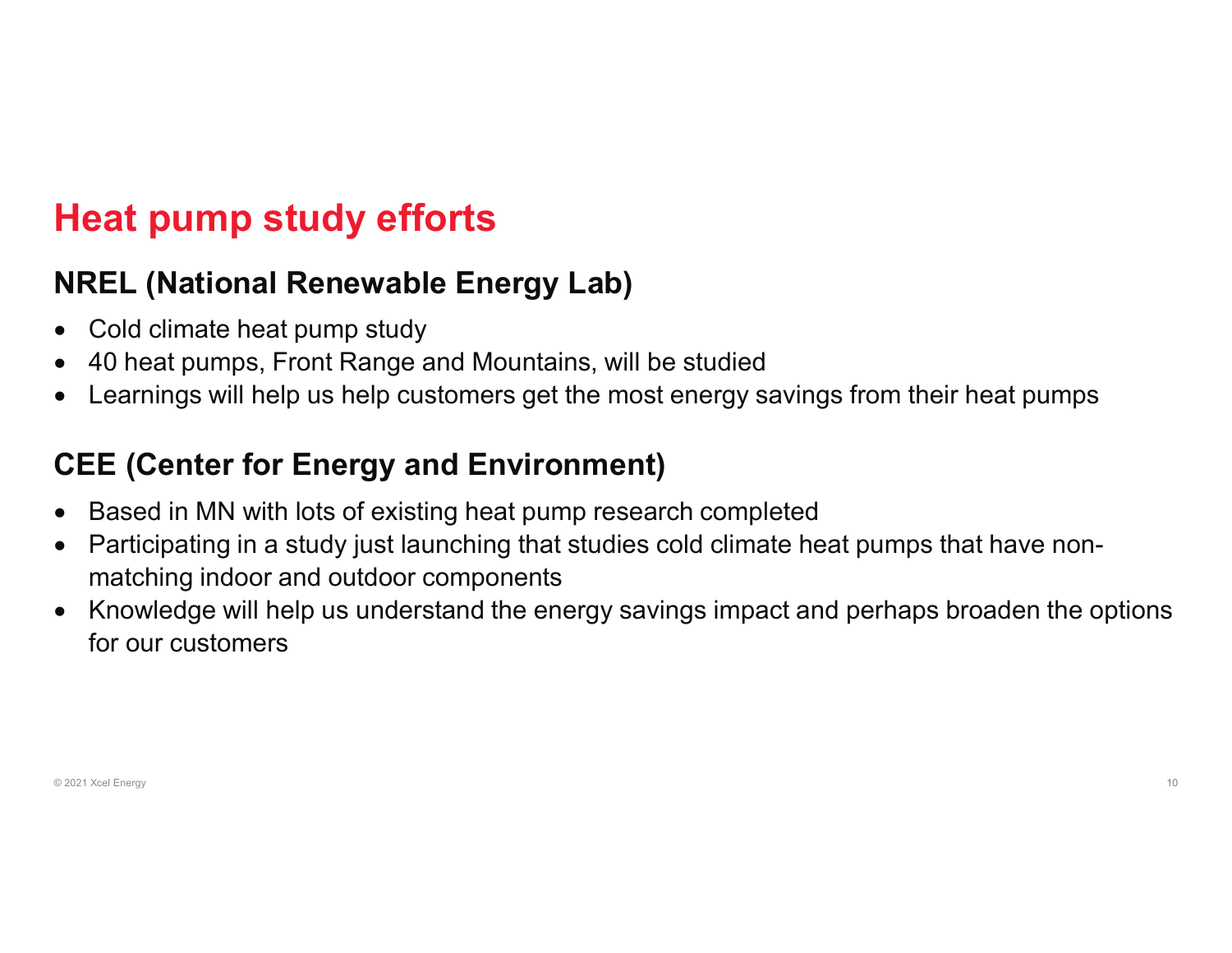# Heat pump study efforts (continued)

### Department of Energy (DOE) Cold Climate Heat Pump Challenge

- DOE is challenging manufacturers to improve the cold climate operational capabilities
- DOE is talking with manufacturers, recruiting test subjects
- Xcel Energy's role is helping to identify the test subjects
- If viable, Xcel Energy will support the technology in future rebate offerings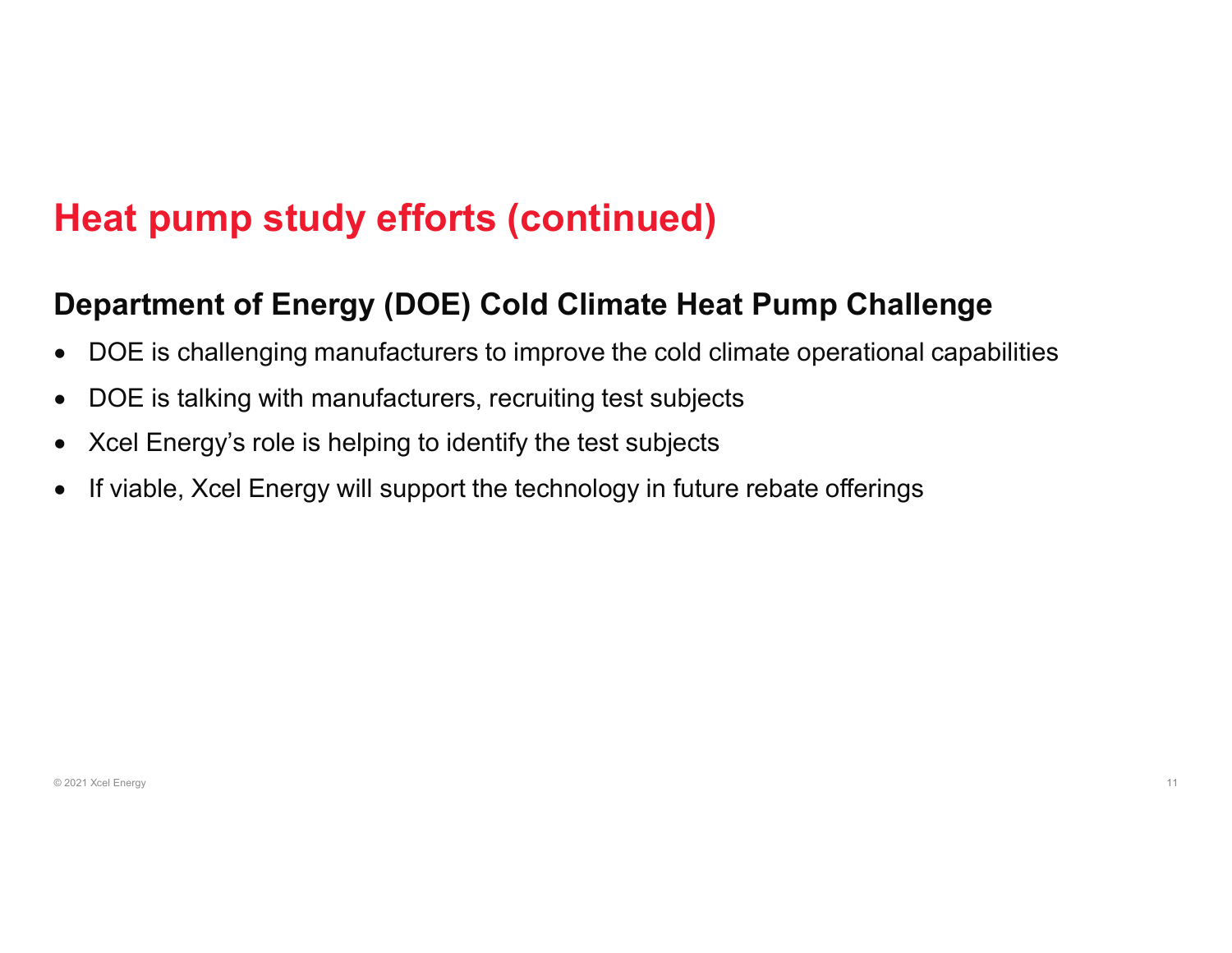# Communication is Key

- **Communication is Key**<br>• We're not waiting we're already planning for electrification<br>• Community input and feedback is integral to our planning<br>• Developers/customers sharing information on their electrification plans a
- 
- **Communication is Key**<br>• We're not waiting we're already planning for electrification<br>• Community input and feedback is integral to our planning<br>• Developers/customers sharing information on their electrification plans a • We're not waiting – we're already planning for electrification<br>• Community input and feedback is integral to our planning<br>• Developers/customers sharing information on their electrification plans allows<br>for:<br>• Incorpora for: • Incorporation of electrification of electrification<br>
• Incorporation community input and feedback is integral to our planning<br>
Developers/customers sharing information on their electrification<br>
• Incorporation of electri • We're not waiting – we're already planning for electrification<br>
Community input and feedback is integral to our planning<br>
Developers/customers sharing information on their electrification plans allows<br>
for:<br>
• Incorporat
	-
	-